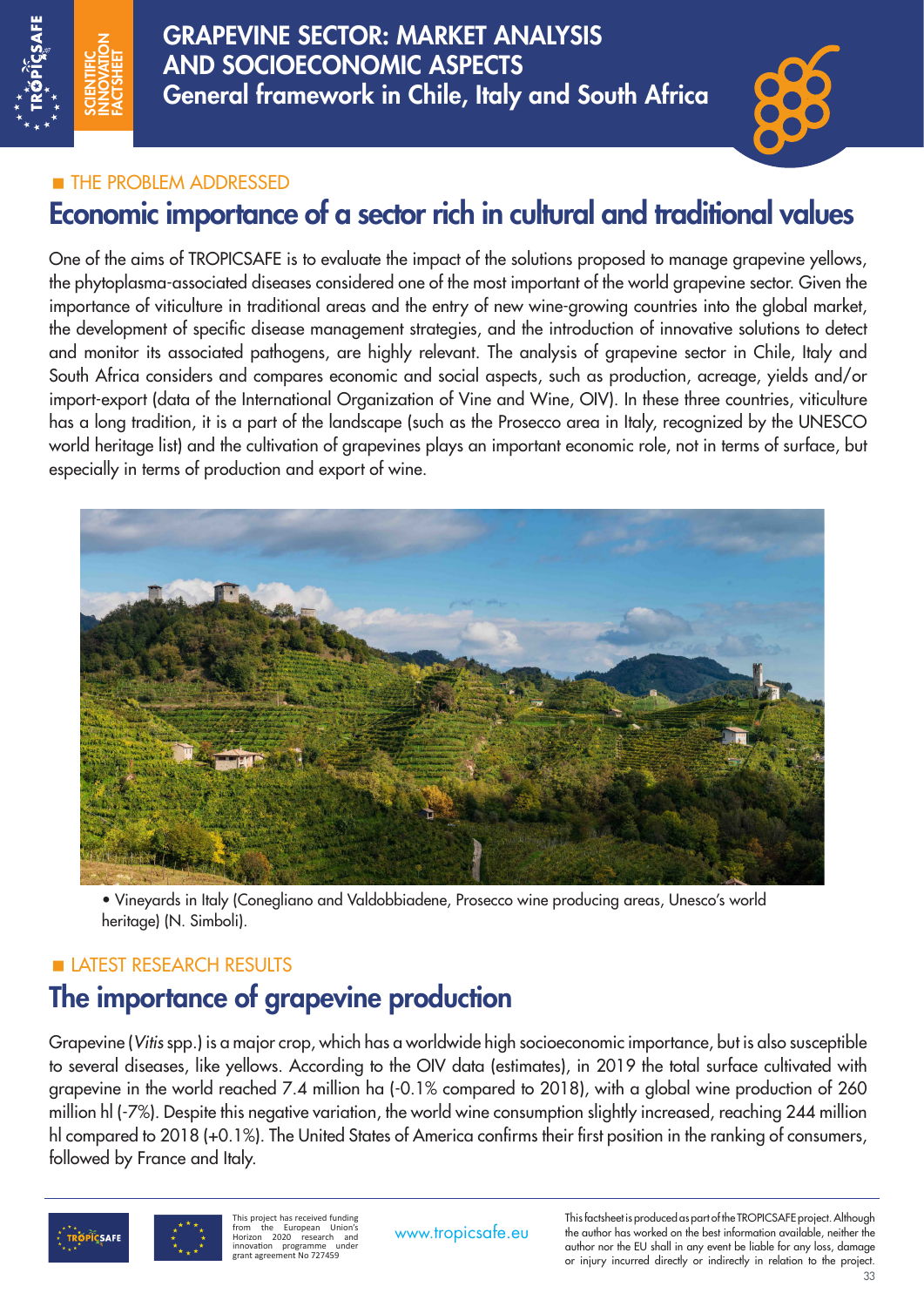#### SCIENTIFIC INNOVATION FACTSHEET

In Europe, a positive trend in wine consumption is estimated for Italy, Spain and Germany, while France has experimented a slight decrease. The total export of wine in 2019 was 106 million hl (+1.7% compared to 2018). In terms of volume, the biggest exporters are Italy, Spain and France that together exported 571 million hl, 54% of the world market. Positive variations have been recorded in Italy (+10%), Spain (+7%), New Zealand (+5%), Chile (+3%). A decrease in export volumes in 2019 was observed in Australia (-13%) and South Africa (-24%). The global market value amounts to 31.8 billion euros. France, Italy and Spain are the main exporters also in terms of value in 2019 (9.8, 6.4 and 2.7 billion euros respectively), accounting for 60% of the total value of wine exported in 2019. France, Italy and Spain are the main exporters also in terms of value in 2019, with 9.8 billions euros, 6.4 billions euros and 2.7 billions euros respectively. These three countries account for 60% of the total value of wine exported in 2019. Compared to 2018, an increase in value with respect to 2018 was recorded in New Zealand (+8.3%), France (+4.6%), Italy (+3.4%), Portugal (+2.5%), Chile (+2.1%), Argentina (+1.2). A decrease in value of exports was recorded in South Africa (-11.0%), Spain (-8.0%) and Germany (-0.5%).



• Presence of different species of '*Candidatus* Phytoplasma' associated with grapevine yellows in the world (Assunta Bertaccini, unpublished).

### **THE TROPICSAFE RESEARCH AND DEVELOPMENT ACTIVITY**

### New entries in the global market next to the traditional wineproducing countries

Chile: The grapevine sector in this country has had a great development in the last 20 years and nowadays Chile can be considered as one of the key players in the international wine scene, dominated traditionally by European countries. According to OIV data, during the period 1995-2017 the total surface devoted to vineyards increased, reaching the extension of 213,452 ha in 2017 (+74.8%; decreased in 2018 compared to 2017: -0.1%) with a production of grapes of almost 2 million tons (+30.8%; increased in 2018: +25%). The growth in vineyards has been followed by the development of the processing phase: in 2017 the production of wine is 9.5 million hl (+200% compared to 1995; increased in 2018: +36%), which feed the global export, estimated at 9.4 million hl (-1% in 2018), six times more than the value recorded in 1995.

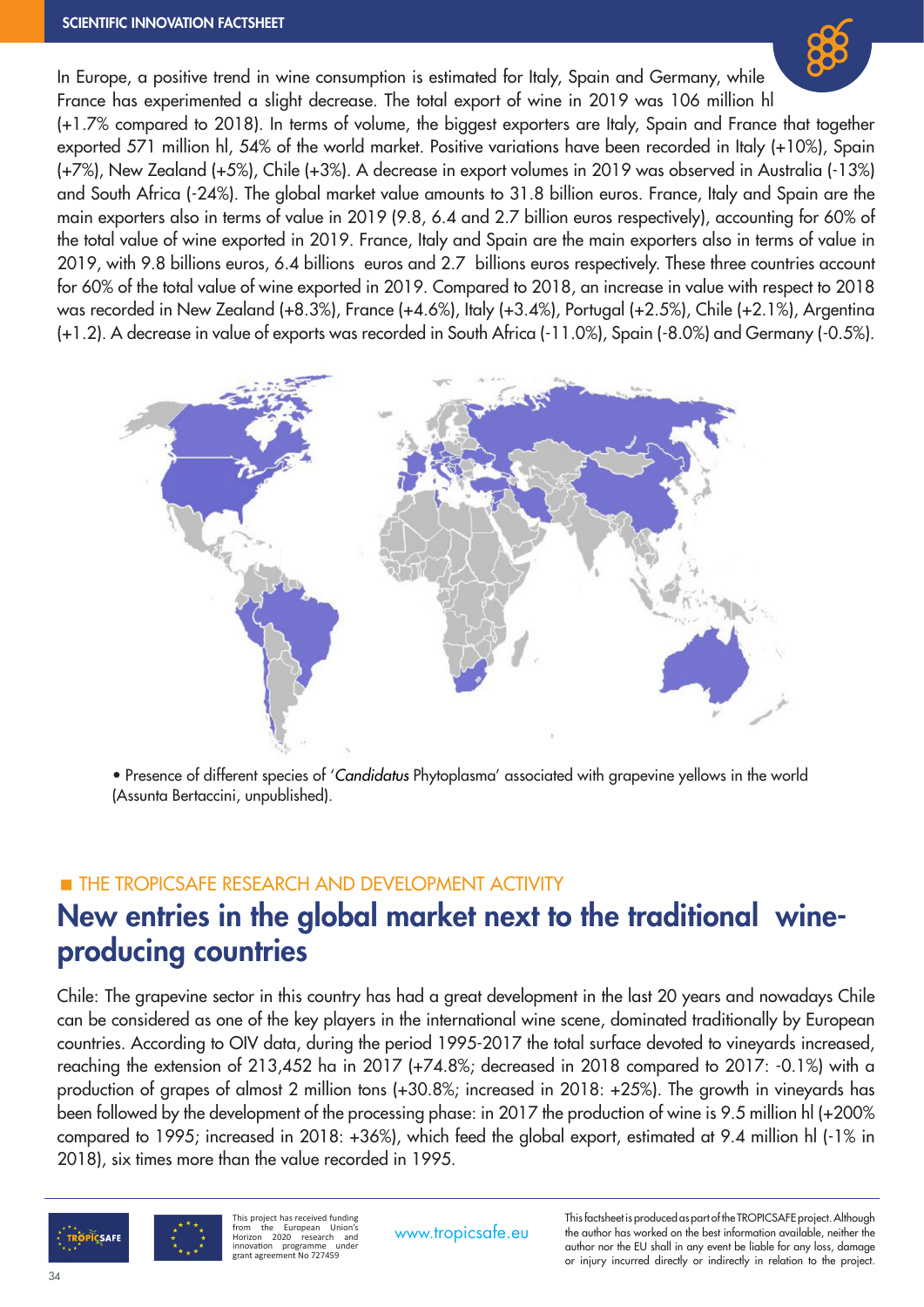

Italy: Viticulture in Italy has a long tradition. The country has a leading position thanks to a productive and diversified viticulture, characterized by a vast reserve of native grapevine varieties, the development of nursery activities, and the competitive prices of the products in the market. Following the European general trend, in Italy the area under grapevine cultivation and the production are decreasing: the data from 2017 shows an area of 696,649 ha (-24.9% compared to 1995; increased in 2018 compared to 2017: +0.9%), producing 6.9 million tons of grapes (-18.8%; increased in 2018: +25%). The production of wine is 42.5 million hl in 2017 (-23.7% compared to 1995; increased in 2018: +29%), however, Italy maintains its key role in the international market, with a strengthening in the export of wine (+35.3%: decreased in 2018: -7% ).

South Africa: Together with Chile, South Africa is one of the new entries in the international market of wine. Vineyards are increasing in the country (the average in 2017 was 127,554 ha, +23.8% compared to 1995; decreased in 2018: -2%) and also the production of grapes (2 million tons; +52.3%; decreased in 2018: -10%) and wine (10.8 million hl, +29.5%; decreased in 2018: -12%). The development of internal production has had an impact on the international market, with a significant growth in the quantity of wine exported ( from 0.7 million in 1995 to 4.5 million hl in 2017, increased in 2018: +18%) and imported (mainly from France, Italy and Portugal).



• Quantity of wine exported in Chile, Italy and South Africa (,000 hl, 1995-2017) (OIV database 1995-2017).



**This project has received funding** from the European Union's Horizon 2020 research and innovation programme under grant agreement No 727459

This factsheet is produced as part of the TROPICSAFE project. Although<br>www.tropicsafe.eu the author has worked on the best information available, neither the author nor the EU shall in any event be liable for any loss, damage or injury incurred directly or indirectly in relation to the project.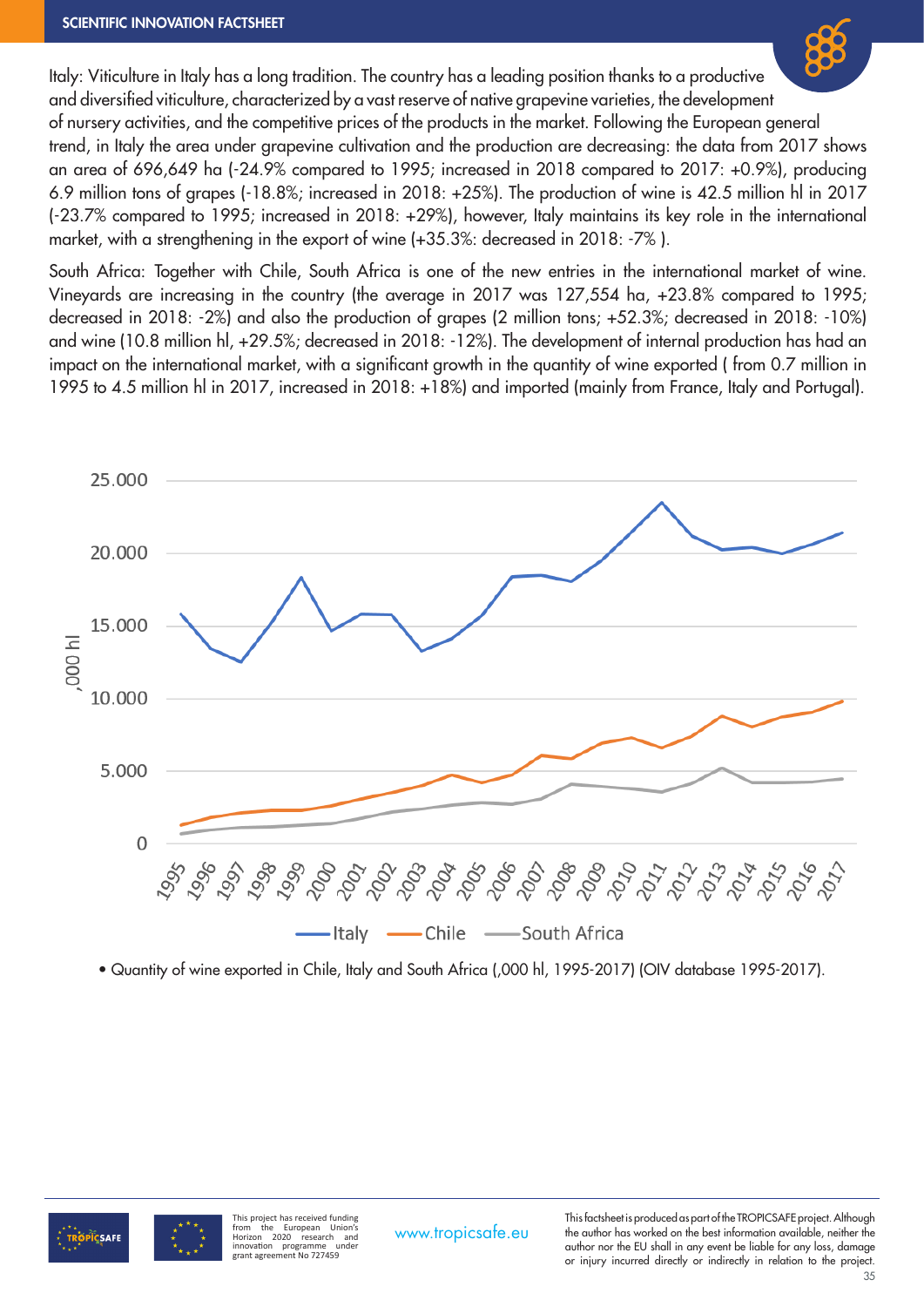#### SCIENTIFIC DATA AND FIRST RESULTS



# Socioeconomic impact of grapevine yellows

Grapevine yellows can be considered the most important disease of *Vitis vinifera*, detected in several viticultural areas of the world. This disease, which involves several '*Candidatus* Phytoplasma' species, is characterized by similar symptoms, but different associated agents and epidemiological cycles. The phytoplasma associated with "flavescence dorée" occurs in all the major wine-producing areas of the Mediterranean countries and the phytoplasma is a quarantine organism. Severe crop losses have been attributed also to the phytoplasma associated with the "bois noir" disease. Outbreak of phytoplasma epidemics could be a risk in the vineyard agroecosystems, leading to negative economic impacts, more or less serious, depending on the severity of the infections since the life time of the diseased vineyards is reduced, and the quality of wine could be compromised by high acid and low sugar contents of fruiting clusters.

A vineyard is no longer economically viable when its productive plants are less than 25% of the total (CABI, 2013). This can happen when grapevine yellows are present. In Italy, the most damaging grapevine phytoplasma epidemics exploded in all the Northern area, starting from the beginning of the '80s. In Chile, the rapid expansion of the acreage and production resulted in a variable spreading of the diseases, that is associated with several phytoplasmas. No serious outbreaks have been reported in literature and the drop of Chilean production in the last years seems to be due to bad weather conditions or diversification of productions. The climate change is considered one of the most important concern for the development of grapevine sector also in South Africa (Vink *et al*., 2010) where the epidemic outbreak of phytoplasmas in grapevine is associated only with the presence of '*Candidatus* Phytoplasma asteris'.